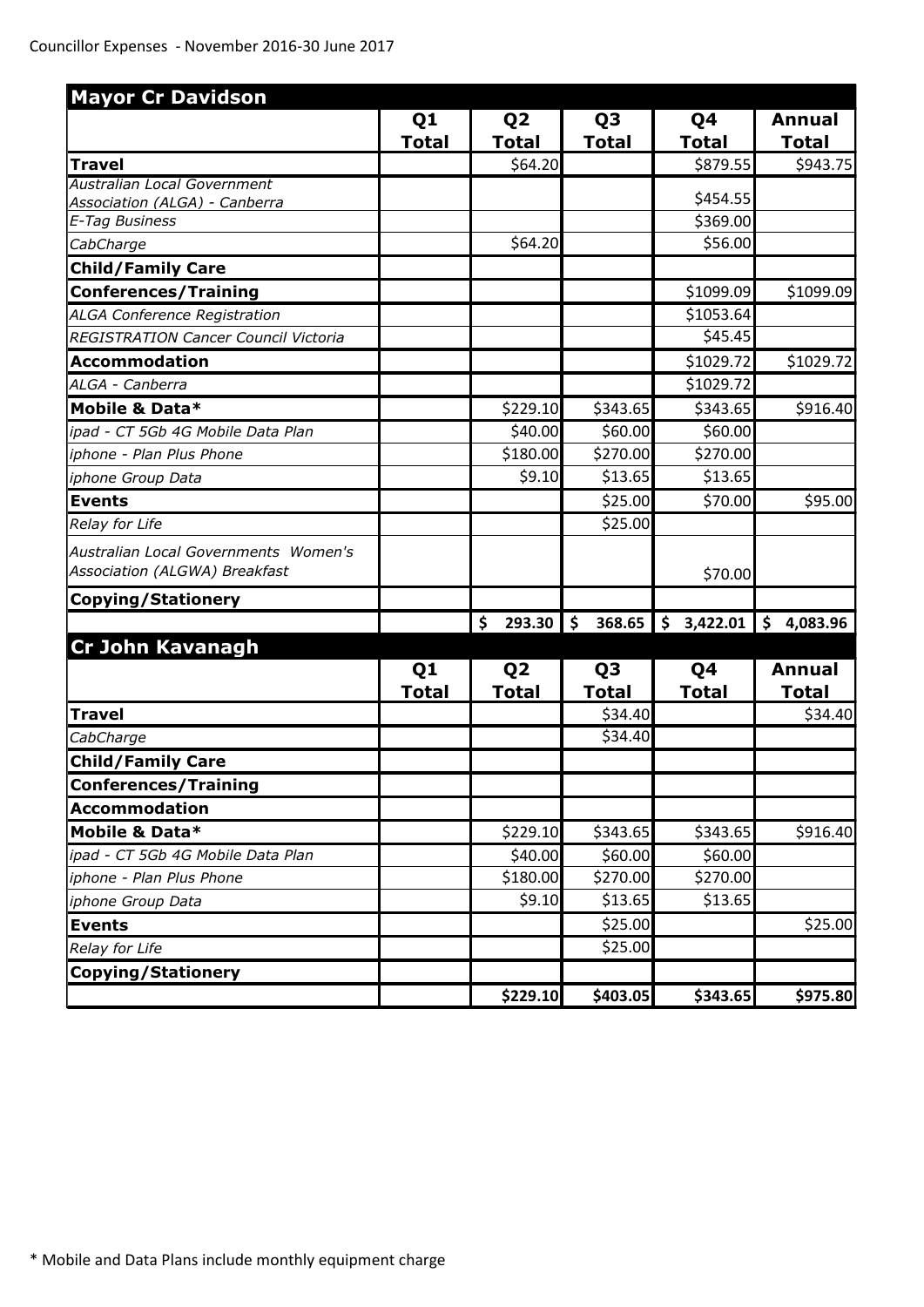| <b>Cr Dale Martin</b>                             |                |                |                |                                   |                |
|---------------------------------------------------|----------------|----------------|----------------|-----------------------------------|----------------|
|                                                   | Q <sub>1</sub> | Q <sub>2</sub> | Q <sub>3</sub> | Q4                                | <b>Annual</b>  |
|                                                   | <b>Total</b>   | <b>Total</b>   | <b>Total</b>   | <b>Total</b>                      | Total          |
| <b>Travel</b>                                     |                |                |                |                                   |                |
| <b>Child/Family Care</b>                          |                |                |                |                                   |                |
| <b>Conferences/Training</b>                       |                |                |                | \$863.64                          | \$863.64       |
| <b>ECOCITY WORLD</b>                              |                |                |                | \$781.82                          |                |
| The New Economy                                   |                |                |                | \$81.82                           |                |
| <b>Accommodation</b>                              |                |                |                |                                   |                |
| Mobile & Data*                                    |                | \$229.10       | \$343.65       | \$343.65                          | \$916.40       |
| ipad - CT 5Gb 4G Mobile Data Plan                 |                | \$40.00        | \$60.00        | \$60.00                           |                |
| iphone - Plan Plus Phone                          |                | \$180.00       | \$270.00       | \$270.00                          |                |
| iphone Group Data                                 |                | \$9.10         | \$13.65        | \$13.65                           |                |
| <b>Events</b>                                     |                |                | \$25.00        |                                   | \$25.00        |
| Relay for Life                                    |                |                | \$25.00        |                                   |                |
| <b>Copying/Stationery</b>                         |                |                |                |                                   |                |
|                                                   |                | \$229.10       | $$368.65$ \$   | 1,207.29                          | 1,805.04<br>\$ |
| <b>Cr Oscar Yildiz</b>                            |                |                |                |                                   |                |
|                                                   | Q <sub>1</sub> | Q <sub>2</sub> | Q <sub>3</sub> | Q4                                | <b>Annual</b>  |
|                                                   | <b>Total</b>   | <b>Total</b>   | <b>Total</b>   | <b>Total</b>                      | <b>Total</b>   |
| <b>Travel</b>                                     |                |                |                | \$437.18                          | \$437.18       |
| Australian Local Government                       |                |                |                | \$382.18                          |                |
| <b>Association (ALGA) - Canberra</b><br>CabCharge |                |                |                | \$55.00                           |                |
| <b>Child/Family Care</b>                          |                |                |                |                                   |                |
| <b>Conferences/Training</b>                       |                |                |                | \$1053.64                         | \$1053.64      |
| <b>ALGA Conference Registration</b>               |                |                |                | \$1053.64                         |                |
| <b>Accommodation</b>                              |                |                |                | \$947.00                          | \$947.00       |
| ALGA - Canberra                                   |                |                |                | \$947.00                          |                |
| <b>Mobile &amp; Data</b>                          |                | \$229.10       | \$343.65       | \$343.65                          | \$916.40       |
| ipad - CT 5Gb 4G Mobile Data Plan                 |                | \$40.00        | \$60.00        | \$60.00                           |                |
| iphone - Plan Plus Phone                          |                | \$180.00       | \$270.00       | \$270.00                          |                |
| iphone Group Data                                 |                | \$9.10         | \$13.65        | \$13.65                           |                |
| <b>Events</b>                                     |                |                |                | \$160.91                          | \$160.91       |
| Coburg Lions Launch                               |                |                |                | \$90.91                           |                |
| Australian Local Governments Women's              |                |                |                |                                   |                |
| Association (ALGWA) Breakfast                     |                |                |                | \$70.00                           |                |
| Copying/Stationery                                |                |                |                |                                   |                |
|                                                   |                | \$229.10       |                | $$343.65$ $$2,942.38$ $$3,515.13$ |                |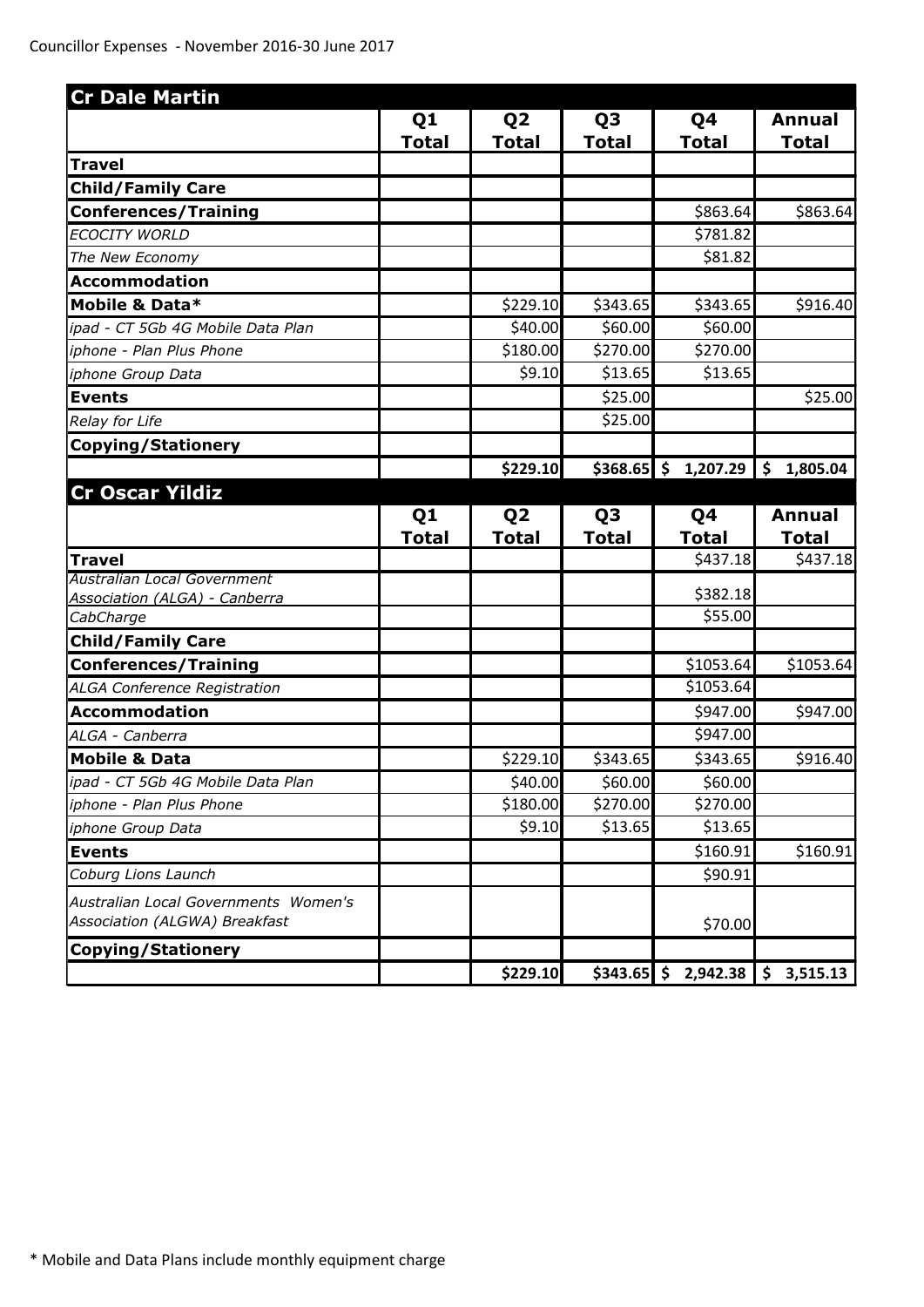| <b>Cr Natalie Abboud</b>                 |                |                |                |                       |                           |
|------------------------------------------|----------------|----------------|----------------|-----------------------|---------------------------|
|                                          | Q <sub>1</sub> | Q <sub>2</sub> | Q <sub>3</sub> | Q4                    | Annual                    |
|                                          | <b>Total</b>   | <b>Total</b>   | <b>Total</b>   | <b>Total</b>          | <b>Total</b>              |
| <b>Travel</b>                            |                |                |                | \$558.00              | \$558.00                  |
| Australian Local Government              |                |                |                |                       |                           |
| Association (ALGA) - Canberra            |                |                |                | \$558.00              |                           |
| <b>Child/Family Care</b>                 |                |                |                |                       |                           |
| <b>Conferences/Training</b>              |                |                | \$218.18       | \$1121.80             | \$1339.98                 |
| <b>Authentic Community Engagament</b>    |                |                | \$218.18       |                       |                           |
| workshop<br>ALGA Conference Registration |                |                |                | \$1053.64             |                           |
| Registration Cancer Council Victoria     |                |                |                | \$68.16               |                           |
| <b>Accommodation</b>                     |                |                |                | \$952.50              | \$952.50                  |
| ALGA - Canberra                          |                |                |                | \$952.50              |                           |
| Mobile & Data*                           |                | \$229.10       | \$343.65       | \$343.65              | \$916.40                  |
| ipad - CT 5Gb 4G Mobile Data Plan        |                | \$40.00        | \$60.00        | \$60.00               |                           |
| iphone - Plan Plus Phone                 |                | \$180.00       | \$270.00       | \$270.00              |                           |
| iphone Group Data                        |                | \$9.10         | \$13.65        | \$13.65               |                           |
| <b>Events</b>                            |                |                | \$25.00        | \$70.00               | \$95.00                   |
| Relay for Life                           |                |                | \$25.00        |                       |                           |
| Australian Local Governments Women's     |                |                |                |                       |                           |
| Association (ALGWA) Breakfast            |                |                |                | \$70.00               |                           |
| <b>Copying/Stationery</b>                |                |                |                |                       |                           |
|                                          |                | \$229.10       |                | $$586.83$ \$ 3,045.95 | $\mathsf{\$}$<br>3,861.88 |
| <b>Cr Sue Bolton</b>                     |                |                |                |                       |                           |
|                                          | Q <sub>1</sub> | Q <sub>2</sub> | Q <sub>3</sub> | Q4                    | <b>Annual</b>             |
|                                          | <b>Total</b>   | <b>Total</b>   | <b>Total</b>   | <b>Total</b>          | <b>Total</b>              |
| <b>Travel</b>                            |                |                |                |                       |                           |
| <b>Child/Family Care</b>                 |                |                |                |                       |                           |
| <b>Conferences/Training</b>              |                |                |                |                       |                           |
| <b>Accommodation</b>                     |                |                |                |                       |                           |
| Mobile & Data*                           |                | \$229.10       | \$343.65       | \$343.65              | \$916.40                  |
| ipad - CT 5Gb 4G Mobile Data Plan        |                | \$40.00        | \$60.00        | \$60.00               |                           |
| iphone - Plan Plus Phone                 |                | \$180.00       | \$270.00       | \$270.00              |                           |
| iphone Group Data                        |                | \$9.10         | \$13.65        | \$13.65               |                           |
| <b>Events</b>                            |                |                |                |                       |                           |
| <b>Copying/Stationery</b>                |                |                |                |                       |                           |
|                                          |                | \$229.10       | \$343.65       | \$343.65              | \$916.40                  |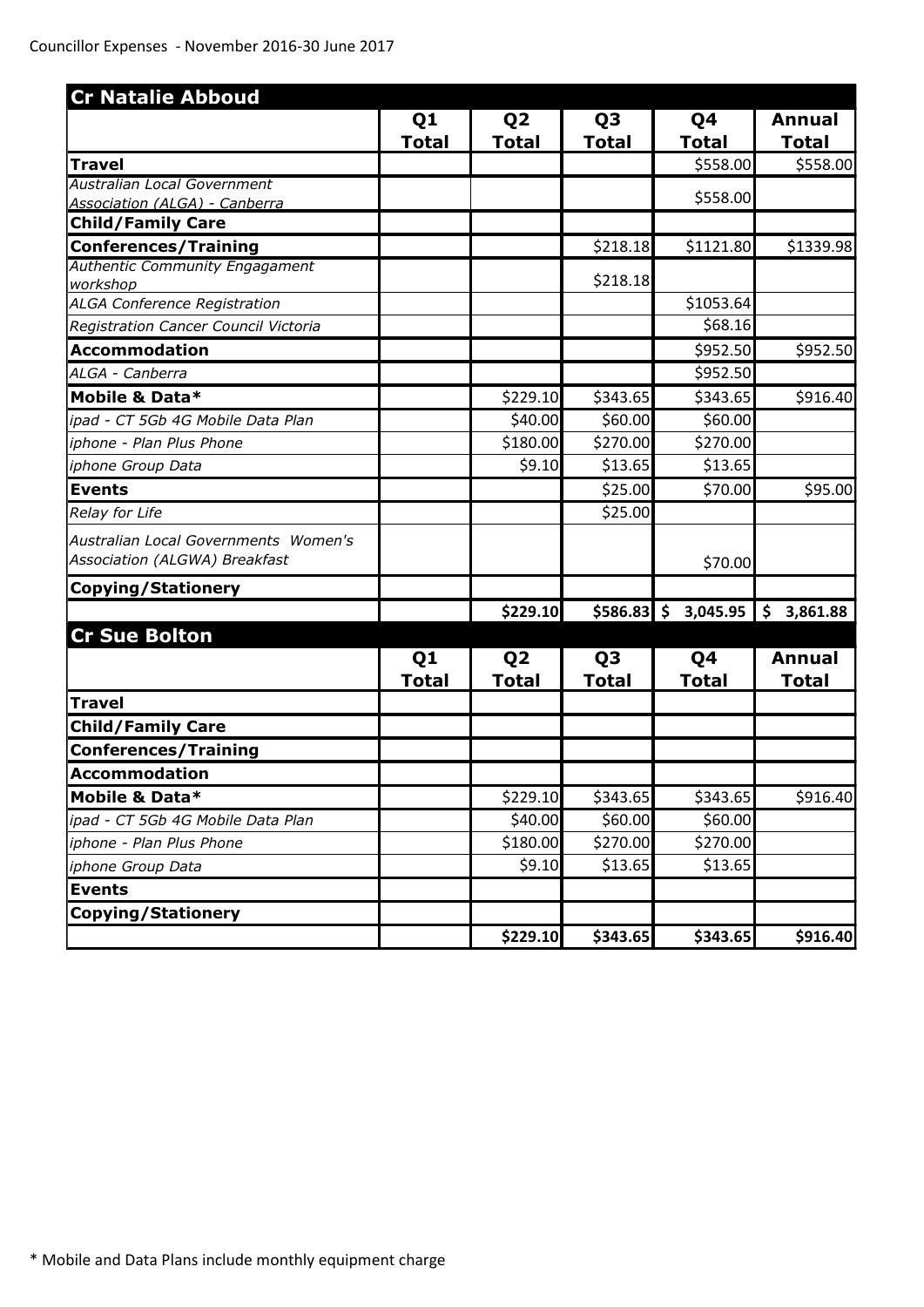| Cr Annalivia Carli Hannan         |                |                |                |              |                       |
|-----------------------------------|----------------|----------------|----------------|--------------|-----------------------|
|                                   | Q <sub>1</sub> | Q <sub>2</sub> | Q <sub>3</sub> | Q4           | <b>Annual</b>         |
|                                   | <b>Total</b>   | <b>Total</b>   | <b>Total</b>   | <b>Total</b> | <b>Total</b>          |
| <b>Travel</b>                     |                | \$31.10        | \$50.50        | \$53.60      | \$135.20              |
| CabCharge                         |                | \$31.10        | \$50.50        | \$53.60      |                       |
| <b>Child/Family Care</b>          |                |                |                |              |                       |
| <b>Conferences/Training</b>       |                |                |                |              |                       |
| <b>Accommodation</b>              |                |                |                |              |                       |
| Mobile & Data*                    |                | \$229.10       | \$343.65       | \$343.65     | \$916.40              |
| ipad - CT 5Gb 4G Mobile Data Plan |                | \$40.00        | \$60.00        | \$60.00      |                       |
| iphone - Plan Plus Phone          |                | \$180.00       | \$270.00       | \$270.00     |                       |
| iphone Group Data                 |                | \$9.10         | \$13.65        | \$13.65      |                       |
| <b>Events</b>                     |                |                |                |              |                       |
| <b>Copying/Stationery</b>         |                |                |                |              |                       |
|                                   |                | \$260.20       | \$394.15       | \$397.25     | \$1,051.60            |
| Cr Ali Irfanli                    |                |                |                |              |                       |
|                                   | Q <sub>1</sub> | Q <sub>2</sub> | Q <sub>3</sub> | Q4           | <b>Annual</b>         |
|                                   | <b>Total</b>   | <b>Total</b>   | <b>Total</b>   | <b>Total</b> | <b>Total</b>          |
| <b>Travel</b>                     |                |                |                |              |                       |
| <b>Child/Family Care</b>          |                |                |                |              |                       |
| <b>Conferences/Training</b>       |                |                |                | \$81.82      | \$81.82               |
| The New Economy                   |                |                |                | \$81.82      |                       |
| <b>Accommodation</b>              |                |                |                |              |                       |
| Mobile & Data*                    |                | \$229.10       | \$343.65       | \$343.65     | \$916.40              |
| ipad - CT 5Gb 4G Mobile Data Plan |                | \$40.00        | \$60.00        | \$60.00      |                       |
| iphone - Plan Plus Phone          |                | \$180.00       | \$270.00       | \$270.00     |                       |
| iphone Group Data                 |                | \$9.10         | \$13.65        | \$13.65      |                       |
| <b>Events</b>                     |                |                | \$51.78        | \$90.91      | \$142.69              |
| Coburg Lions Launch               |                |                |                | \$90.91      |                       |
| Moreland FunRun2017               |                |                | \$26.78        |              |                       |
| Relay for Life                    |                |                | \$25.00        |              |                       |
| <b>Copying/Stationery</b>         |                |                |                |              |                       |
|                                   |                | \$229.10       | \$395.43       |              | $$516.38 \& 1,140.91$ |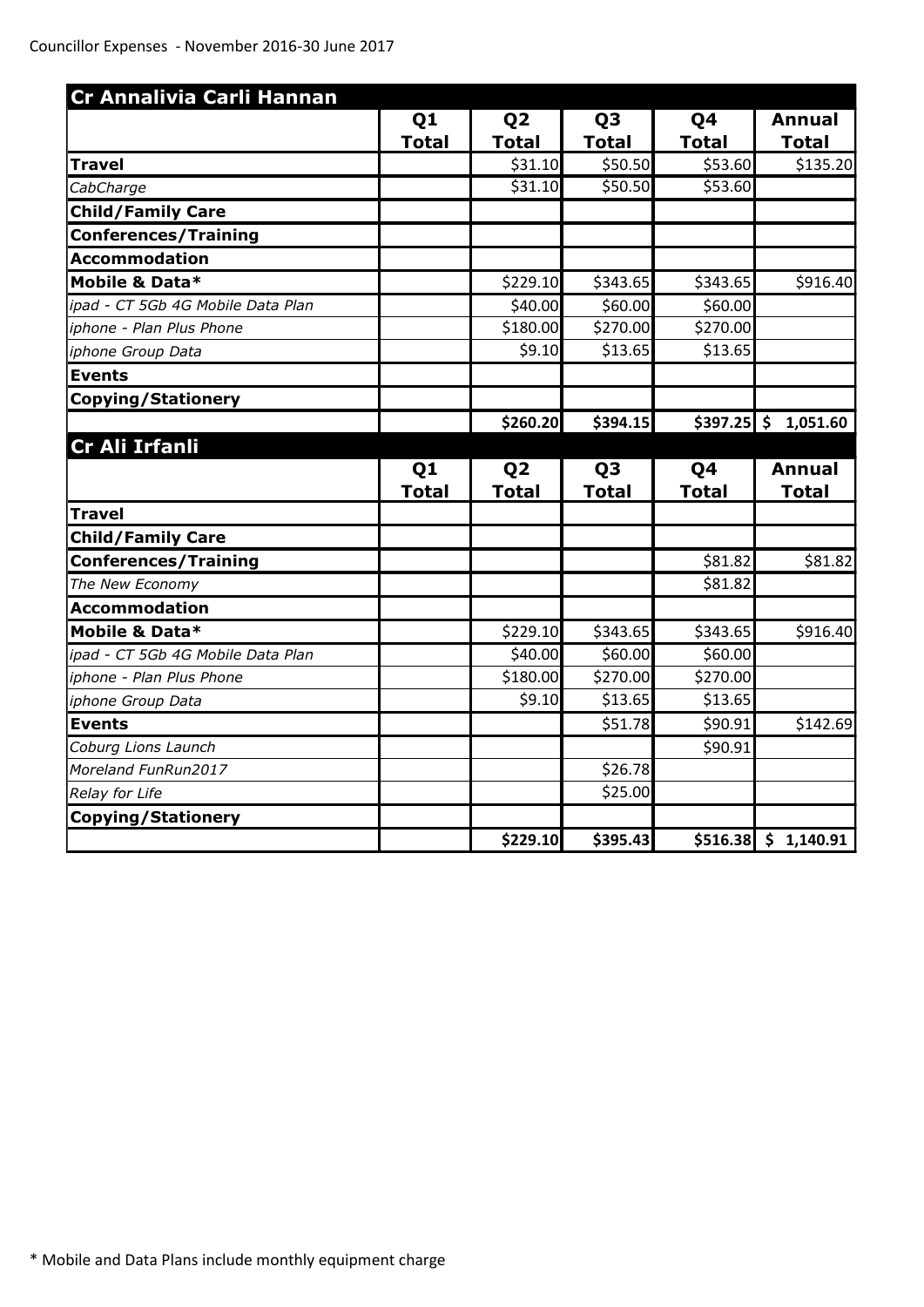| <b>Cr Samantha Ratnam</b>                    |                |                |                |              |                        |
|----------------------------------------------|----------------|----------------|----------------|--------------|------------------------|
|                                              | Q1             | Q <sub>2</sub> | Q <sub>3</sub> | Q4           | <b>Annual</b>          |
|                                              | <b>Total</b>   | <b>Total</b>   | <b>Total</b>   | <b>Total</b> | <b>Total</b>           |
| <b>Travel</b>                                |                |                |                |              |                        |
| CabCharge                                    |                |                |                |              |                        |
| <b>Child/Family Care</b>                     |                |                |                |              |                        |
| <b>Conferences/Training</b>                  |                | \$1802.50      | \$1802.50      | \$781.82     | \$4386.82              |
| <b>Ecocity World Summit</b>                  |                |                |                | \$781.82     |                        |
| Compass program 2016 1st & 2nd<br>instalment |                | \$1802.50      |                |              |                        |
| Compass program 2016 3rd & 4th<br>instalment |                |                | \$1802.50      |              |                        |
| <b>Accommodation</b>                         |                |                |                |              |                        |
| Mobile & Data*                               |                | \$229.10       | \$343.65       | \$343.65     | \$916.40               |
| ipad - CT 5Gb 4G Mobile Data Plan            |                | \$40.00        | \$60.00        | \$60.00      |                        |
| iphone - Plan Plus Phone                     |                | \$180.00       | \$270.00       | \$270.00     |                        |
| iphone Group Data                            |                | \$9.10         | \$13.65        | \$13.65      |                        |
| <b>Events</b>                                |                |                | \$16.52        |              | \$16.52                |
| Moreland YWCA Fun Run 2017                   |                |                | \$16.52        |              |                        |
| <b>Copying/Stationery</b>                    |                |                |                |              |                        |
| <b>Cr Mark Riley</b>                         |                | \$2031.60      | \$2162.67      |              | $$1125.47$ $$5,319.74$ |
|                                              | Q <sub>1</sub> | Q <sub>2</sub> | Q <sub>3</sub> | Q4           | <b>Annual</b>          |
|                                              | <b>Total</b>   | <u>Total</u>   | <u>Total</u>   | <u>Total</u> | <b>Total</b>           |
| <b>Travel</b>                                |                |                |                |              |                        |
| <b>Child/Family Care</b>                     |                |                |                |              |                        |
| <b>Conferences/Training</b>                  |                |                | \$218.18       |              | \$218.18               |
| Authentic Community Engagement<br>workshop   |                |                | \$218.18       |              |                        |
| <b>Accommodation</b>                         |                |                |                |              |                        |
| Mobile & Data*                               |                | \$229.10       | \$343.65       | \$343.65     | \$916.40               |
| ipad - CT 5Gb 4G Mobile Data Plan            |                | \$40.00        | \$60.00        | \$60.00      |                        |
| iphone - Plan Plus Phone                     |                | \$180.00       | \$270.00       | \$270.00     |                        |
| iphone Group Data                            |                | \$9.10         | \$13.65        | \$13.65      |                        |
| <b>Events</b>                                |                |                |                |              |                        |
| <b>Copying/Stationery</b>                    |                |                |                |              |                        |
|                                              |                | \$229.10       | \$561.83       |              | $$343.65$ $$1,134.58$  |